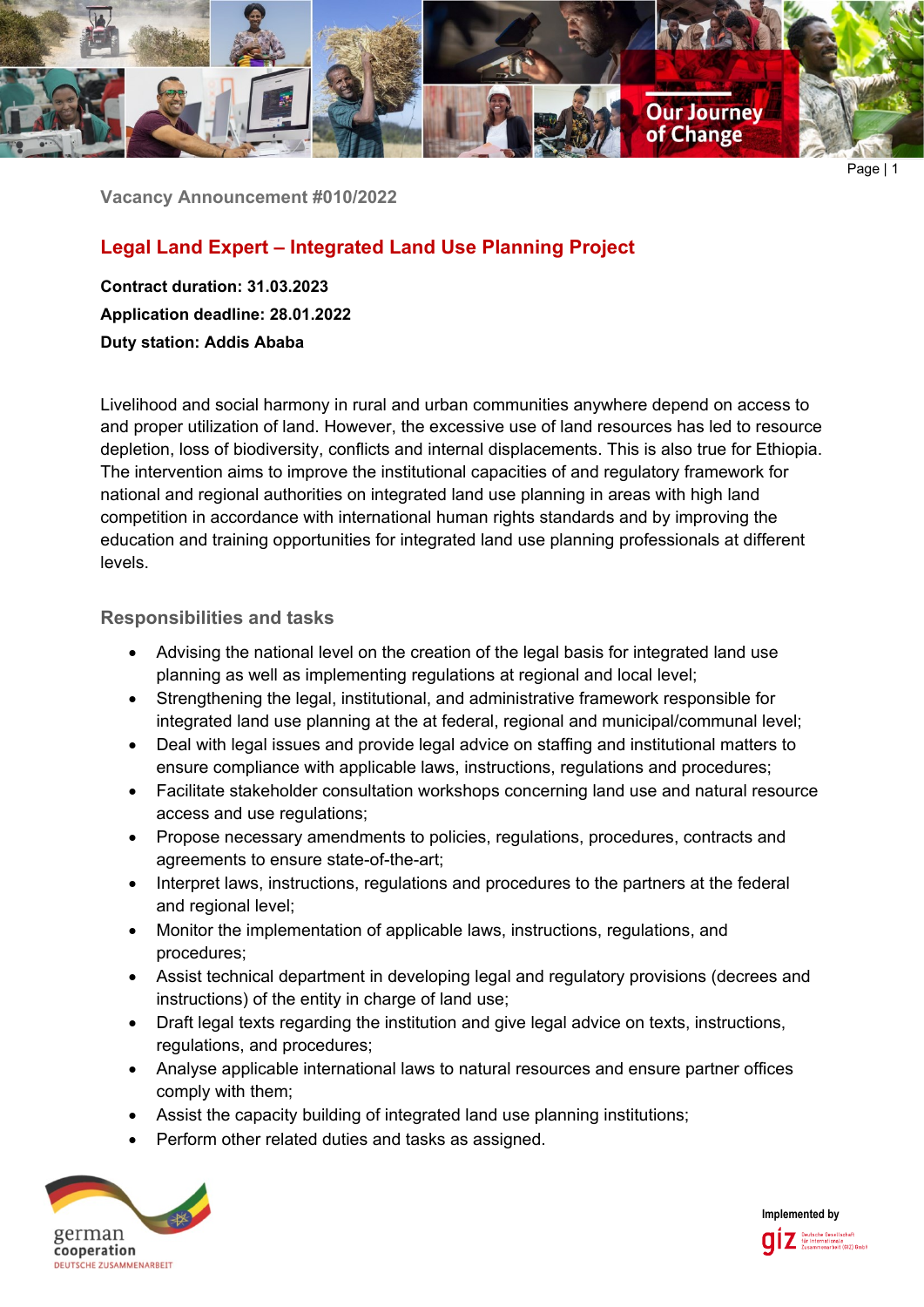

**Qualifications and experience**

# **Qualifications**

- A Master's Degree of equivalent in Law (i.e. Land Law or Environmental Law)
- Thorough knowledge of environmental and natural resources law and policies of Ethiopia
- Thorough knowledge of the Ethiopian land administration system including drafting proclamation, regulations, directives and policies
- Thorough knowledge of international and regional conventions and agreements relating to land governance
- Working knowledge of land regularization and administration programmes

### **Professional experience**

- 7+ years of professional experience
- A minimum of 5 years' experience in land administration and tenure, land policy, legal land experience or other relevant experience (for Land Administration Expert)
- Demonstrated legal drafting experience
- Familiarity with the FAO VGGTs and the World Bank LGAF methodology will be an advantage

#### **Other knowledge, additional competencies**

- Good level of knowledge in the MS Office package and MS Teams
- Excellent communication skills, both written and oral in English and Amharic
- Knowledge of the land governance system in Ethiopia
- Familiarity with the human rights-based approach
- High degree of creativity, initiative, integrity and accountability
- Conceptual and creative thinking and independent initiative
- Good interpersonal skills and team spirit
- Previous GIZ work experience advantageous